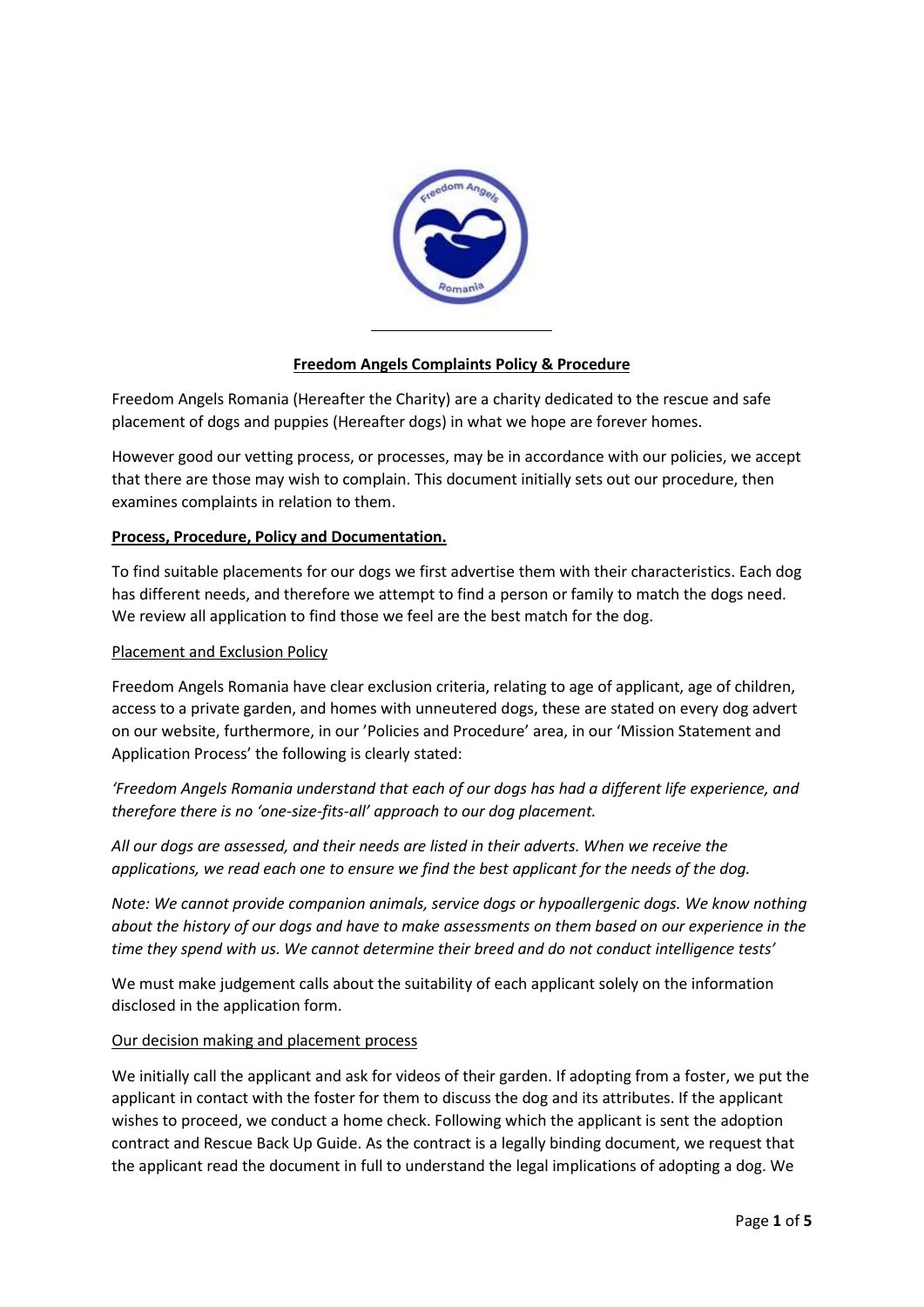ask the applicant to read and understand the Rescue Back Up Guide, also included in the email, for them to understand the processes in place to support them following the placement of a dog. This document should also be signed and returned before adoption. Both documents may be found on our website as reference.

# **The Rescue Back Up Guide**

**'**The purpose of Rescue Back up is to support new owners throughout the lifetime of their dog, with the expectation that this support will be in the owner's home. The removal of a dog from a home is only considered in extreme circumstances'

Thereafter:

- When a dog is adopted a follow up coordinator is allocated
- That if any difficulties arise the adopter should call the Guardian who were their initial contact
- We expect new owners to understand the implications of adopting a dog, on their lives, their children's lives, and on any other resident animal. This is also a question asked at home check.
- That there will be an adjustment period while the puppy gets to know the family as set out in the '3-3-3' guide supplied to the family.
- The charity expects new owners to report any issues as they arise
- In the case of issues arising the first response offered by the charity will be the support of a behaviouralist.
- We state that Rescue Back Up is a term referring to the support offered to you in your own home, it does not mean we can, or will, remove the dog immediately.
- **1.** We appreciate that sometimes a dog is not suitable for a family and will endeavour to find a new placement, but state that this process can take weeks and that we expect the adopter to support the dog in their home.
- **2.** We state that in the case of real emergency we will endeavour to find a foster placement, but once again, this cannot be achieved in a day, nor sometimes overnight. We do not have our own kennels, and a limited number of foster parents.

This RBU Guide must be read and signed before the adoption takes place, indicating that the Adopter has read and understood our process.

As stated, we do understand that sometimes the dog may not be suitable for the home it is placed in, however, it is our expectation that the Adopter follows the guidelines set out above, to report any issues, then work with our behaviouralist to try and remedy the situation. If these processes do not work, we will work to find the dog a new home, but that this cannot happen immediately.

We also expect the Adopter to have given due care and consideration to the impact a dog will have on them and their family. The Charity operates in good faith that the Adopter has provided us with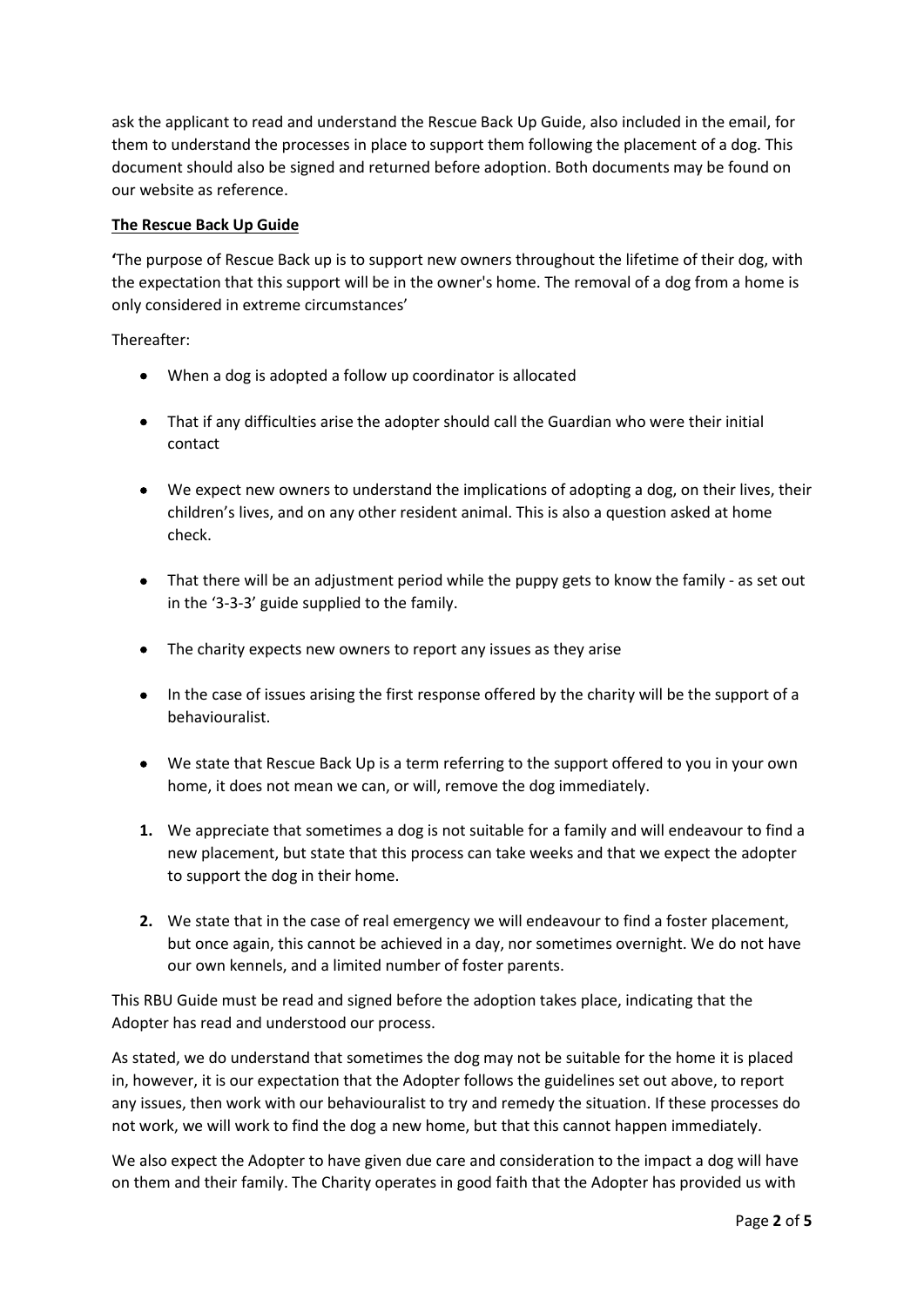factual information relating to their circumstances in their application form, is honest during phone calls with the charity, listens to advice from the charity and the foster parent (if applicable) and is sincere at home check. We base our decisions relating on all these factors. If we place a dog, it is because we believe the dog's needs will be made by the Adopter. It must be acknowledged that the Charity cannot anticipate issues arising and place dogs in good faith.

# **The Adoption Contract**

The adoption contract states the responsibility of the Charity to the adopter, and the Adopters responsibility to Charity and to the dog.

# Agreed Terms

• It is stated that the adoption donation is £495

### Grant of possession

• We grant possession to the adopter – however, the title and ownership of the dog is held by us. In breach of agreement, we are able to collect the dog from your premises.

### Costs / Donation

• The adopter shall pay the Adoption Donation, it is non-refundable unless the charity cancels the application, or if the dog is scheduled to travel.

### The Adopters responsibilities

• It is stated that the Adopter must inform us of any problems or issues (whether health related, behavioural, or any other issue), they shall pay all costs required for the maintenance of the dog (including veterinary costs, they take all reasonable steps to ensure the safety and well-being of the dog and comply with all relevant Animal Welfare Legislation and Codes of Practice.

### Indemnity

- The adopter shall indemnify us against all liabilities, costs, expenses, damages and losses (including but not limited to any direct, indirect or consequential losses, and all interest, penalties and legal costs (calculated on a full indemnity basis) and all other reasonable professional costs and expenses) suffered or incurred by us arising out of or in connection with:
- 1. any breach of this agreement by you; or
- 2. The actions of the Dog whilst in your possession.

### **The Adoption Donation**

The Charity asks for an Adoption Donation to recoup the costs to the charity of the following items:

- Rescue costs incurred in Romania, including initial veterinary assessment, blood tests, worming, flea and tick medications, any medical treatments including neutering of adult dogs, antibiotics, or operations. It covers the cost of foster-placements incurred, for sustenance and for the travel costs incurred by the rescuers.
- Travel costs incurred for the safe transport to the UK by our transport companies CHR and Pet Voyage, for paperwork fee's such as IPAF forms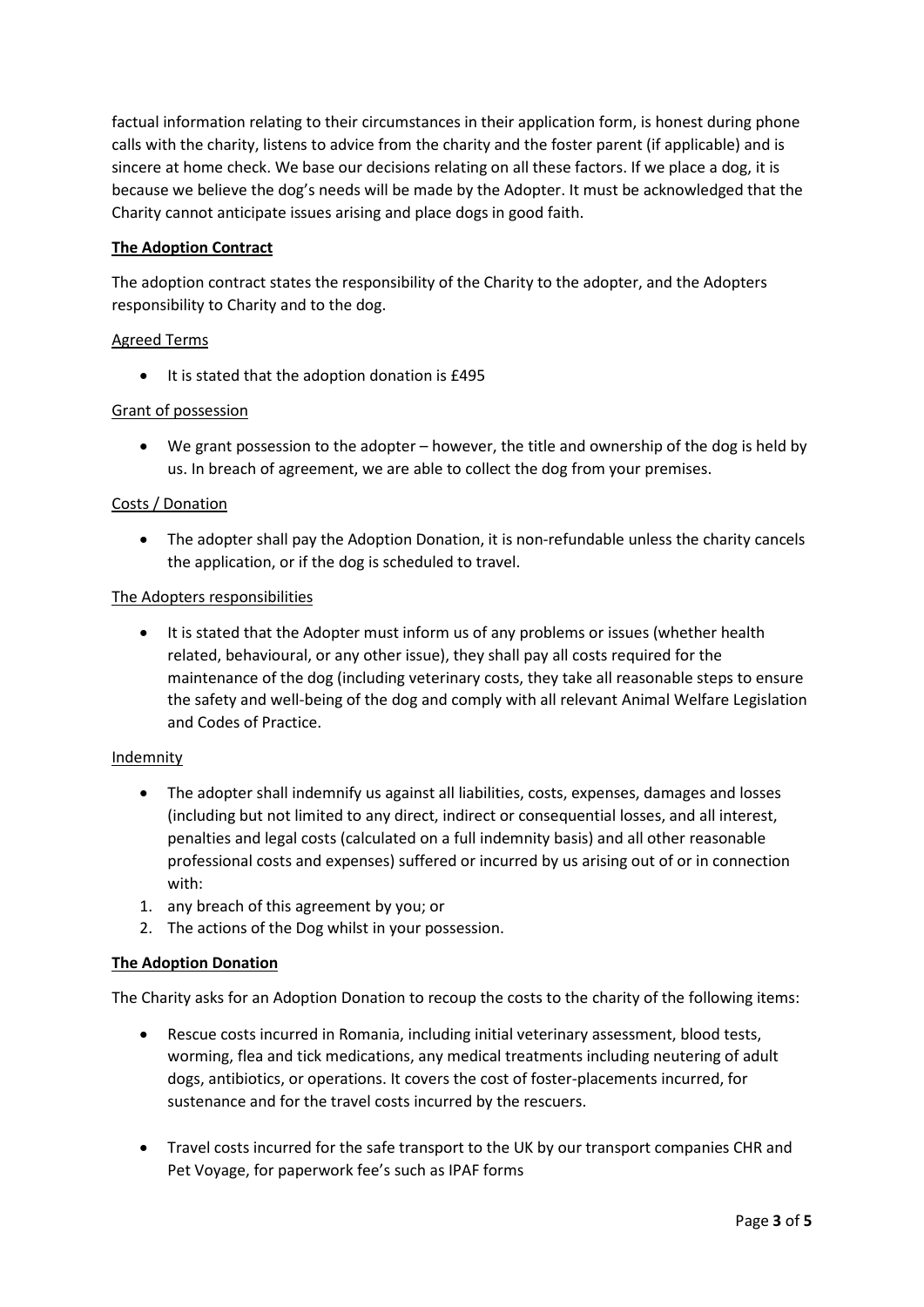Further costs accrued by the charity are as follows:

- Transport fees incurred in the UK when transferring dogs from kennels to fosters
- Kennel fees in the UK
- The costs to the charity of any medical costs the dog incurs while in foster
- To reimburse the foster parents for any outgoings associated to the dog (bar sustenance)

At this point the charity asks for an adoption donation that covers some, but not all the costs incurred in the rescue and subsequent travel and placement of dogs. The Charity does not make any money from the Adoption donation and relies on charitable donations to continue its work here and in Romania.

As stated in the contract, signed by the Adopter before the placement of the dog, there will be no refund once the dog has travelled to the UK and is placed with an adopter due to the considerable outlay made by the charity before the dog's arrival.

It should be noted that if the Adopter insists on immediate removal and the only option is for that dog to be placed in kennels, that the Adopter is bound by their contract to reimburse the charity for further costs.

# **Communication**

The Charity is run by a small team of volunteers across the country, these dedicated individuals juggle their volunteering work with their jobs and home lives. Our purpose is the rescue and placement of dogs. We trust in our process and that our new adopters have considered the implications of owning a dog, and endeavour to support that person or family in the weeks and months following the adoption.

### Follow-Up-Coordinators

- Our follow up coordinators work within the boundaries of the FUC Protocol, contacting the Adopter in the initial days following adoption, a month later, 6 months later, and then for confirmation any puppy is neutered. We do not have a call centre, nor the facility to contact people daily.
- Therefore, it is the Adopters responsibility to keep in contact with the charity, as set out in their signed contract (see Your responsibilities 1. Inform us of any problems or issues)

### **Complaints**

It is the Charities expectation that the Adopter:

- Has read and understood their Contract, and the Rescue back up guide.
- Has fully considered the impact a dog will have on the household and other pets
- Understand that it may take up to 3 months for a dog to settle in their new homes, and may display behavioural issues in that time, as set out in our RBU Guide, and stated at home check
- Has listened to advice from the charity and acted upon it